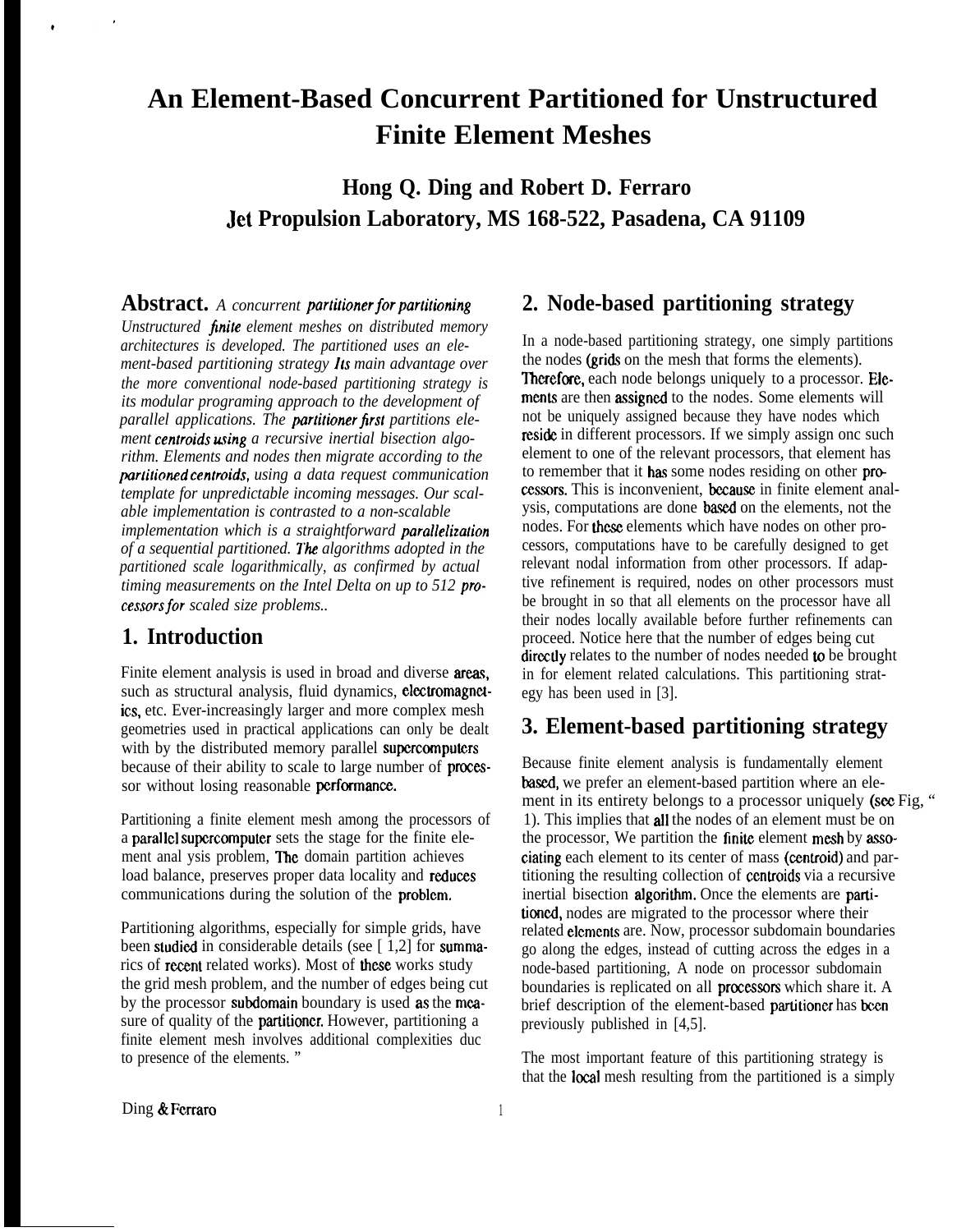connected mesh, and all element-based calculations proteed as in the sequential case, without reference to any non-local information. As a result, most complicated sequential finite element analysis algorithms can be used without change. In Fig. 1, calculations of triangular elements A 124, A234 etc., and their contribution to stiffness matrix elements proceed exactly as in the sequential case. Further local adaptive refinements and multi-level solution methods could be also applied easily because all relevant information is locally available. Some of the boundary nodes of the local mesh are true boundary nodes subject to boundary conditions. Other boundary nodes are actually interior nodes, but on the processor subdomain boundaries. The finite element analysis treats these processor boundary nodes simply as interior nodes which are no different than other interior nodes, It is the parallel solver which **connects** the **local** meshes into a global mesh, constructs the global stiffness equation and solves it (see [7] for more details). This separation allows those in the application area to concentrate on the finite element analysis. This achieves much better modularity, and it is much easier to implement compared with node-based partitioning strategies.

.

In the following, we describe more details of our **element**based concurrent partitioncr which contains two major stages. First, the centroids are partitioned. Second, nodes and elements migrate according to centroids. We empha-

size that algorithms used in both stages are scalable, i.e.., no worse than a logarithmic scaling. Finally we present several example applications and the timing measurements.

#### **4. Recursive Inertial Bisection**

The collection of element centroids form a mesh dual to the original node mesh. Partitioning of the czntroids proceeds cxaclly as partitioning of grids. The edges in the centroid mesh does not correspond directly to anything in the original node mesh, but the cut of an edge in the centroid mesh directly corresponds to an edge in the original element mesh. Therefore, the number of edges being cut during the recursive partitioning of the centroid mesh equals the number of edges on the boundaries of the partitioned element mesh.

Although recursive spectral bisection is generally considered to give the best partitions, its parallel implementation involves solving large eigenvaluc-eigenvector problems which are difficult to implement efficiently on parallel computers. Recursive incrtial bisection (RIB)[6,2] usually leads to reasonable partitions with reasonable **aspect** ratio, because in each recursive step, the remaining mesh subdo main is always cut into two across its current longest extension; this avoids long and thin subdomains often occurring in the standard recursive coordinate bisection. The  $RIB$  can be implemented in parallel with high efficiency. Our partitioner uses the RIB algorithm,



Fig. 1. Element-based partitioning, Thick lines indicate processor boundaries. Node 4 is replicated on procs 1,2 and 3. Node 2 is replicated on procs 1 and 2, Contributions to stiffness matrix elements  $K_{44}$  and  $K_{24}$  from triangular elements Al 24, A234 etc. are also indicated.

Ding & Ferraro 2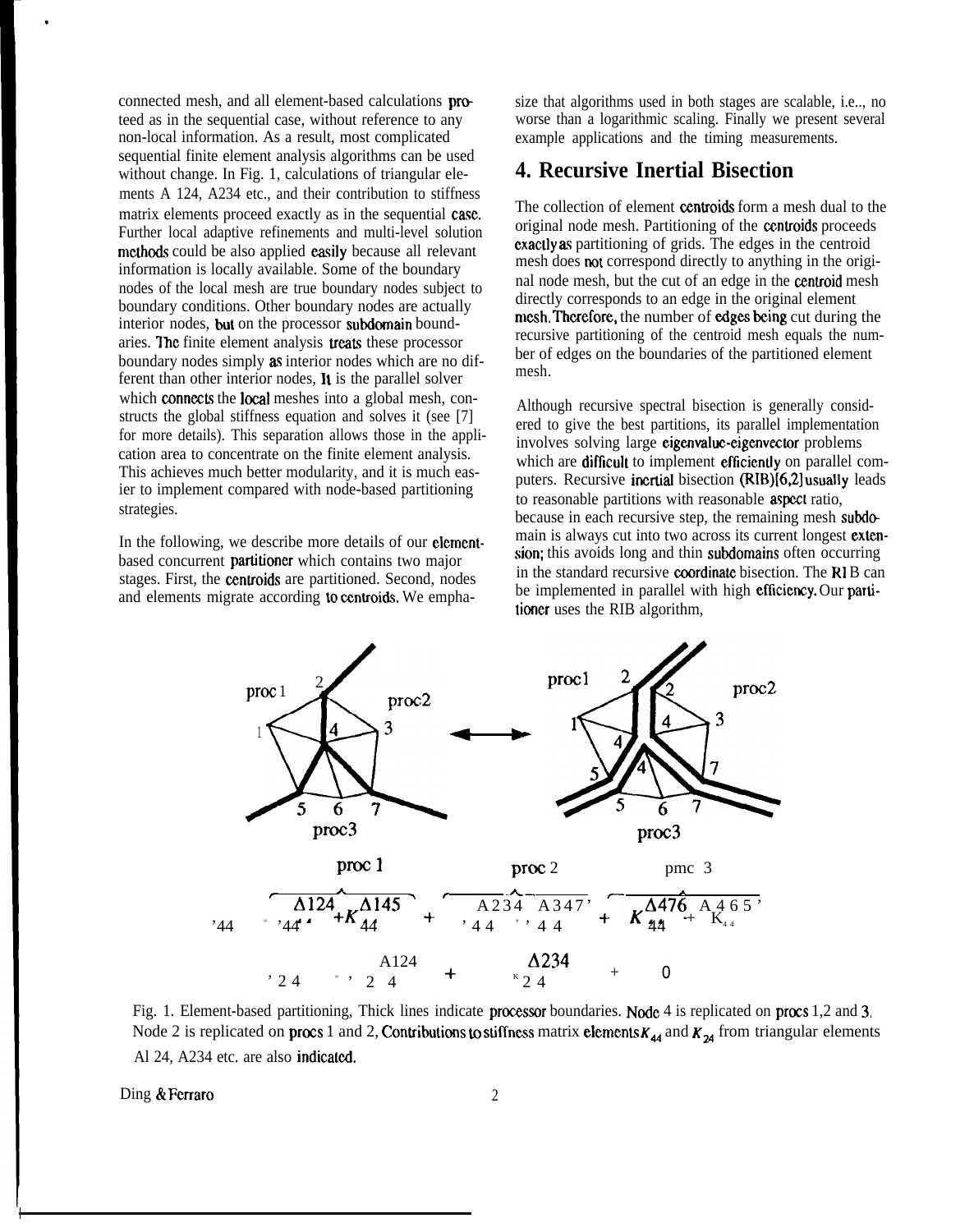Theoretically, the RIB algorithm completes in  $log_2(P)$ recursive steps, where P is the desired number of partitions (which is equal to the number of processors). However,  $log_2(P)$  steps does not imply a CPU time proportional to  $log<sub>2</sub>(P)$ , given the total problem size fixed. First, let us look at the basic steps in the RIB algorithm. A brief description follows. Each centroid has a flag indicating which region it belongs to. In the first step, there is only onc region and all centroids belong to this region, We wish to divide this region into two. The inertial tensor is calculated, diagonalized, and the principle axis (which points to the longest extension) is found. All centroids arc projected onto this axis, which forms a one-dimensional array of floating point numbers. The median value of this array of numbers is calculated. Depending on whether its **projec**tion is lower or higher than the median, each centroid knows to which of the two regions it belongs. In the second recursive step, this process is repeated on the two regions independently to produce 4 regions. In the third recursive step, the 4 regions are divided into 8 regions. And finally, in the  $log_2(P)$ -th recursive step,  $P/2$  regions arc divided into P regions. From this description, wc sce

that there are  $1 + 2 + 4 + ... + \frac{P}{2} = P - 1$  regions being cal-

culated during the  $log_2(P)$  recursive steps, although the number of points in each region is reduced by half during each recursive step.

A straightforward **corivcrsion of the above sequential** RIB algorithm to a **paral lel partitioner** is not scalable. In that implementation[8], nodes and elements are read in from disk and arc distributed evenly among processors in some fashion. The basic RIB steps are performed without moving any data around. At the end, nodes and elements migrate to their final destination processor (or processors) according to the region flag, All the calculations of clement ccntroids, the region inertial tensor, eigenvector and median tinding arc carried out in a synchronous way, with every proczssor participated in all the calculations. The net effect is that each processor does work proportional to **P.** 

A scalable implementation wses a processor group concept, a feature nicely supported by the Message Passing Interface (MPI) standard (although we have written a library [9] to implement partial operations on groups of processors in the Intel Paragon NX environment). Here, once the entire ccntroid mesh is divided in two regions, the centroids are physically moved to the relevant processors. For example, on 64 processors, all centroids with projection smaller than median go to processors O-31, and all other centroids to processors 32-63. In the next recursive step, the two partitioning processes proceed independently

on the two processor groups to produce 4 subdomains on 4 processor groups. This process repeats until we have 64 subdomains on 64 processors. In this implementation, each processor does  $log_2(P)$  calculations of region inertial tensor, cigenvector, and median finding calculations. Although this is still more than the theoretical limit of *(P- 1 )/f =* 1, it grows much slower than the linear scaling in the above nonscalable implementation.

### **5. Migration and Load-Balance**

In the node-based partition strategy, once the nodes arc partitioned, elements need to be migrated according to the partitioned nodes. When the relevant nodes of an element are distributed on different **processors**, a **decision** has to be made as to which processor to assign the element.

In the element-based partition strategy, once the elements arc partitioned, only nodes have to migrate accordingly. In our clement-bawl partition, nodes on subdomain boundaries are identified and replicated on relevant processors. A list containing these relevant processors' ids is replicated together with the node itself.

Our implementation of the element-based partitioned involves an extra stage, which simplifies the programming efforts. In principle we can let the elements go together with the centroids during the recursive bisection process, so that when recursive bisection finishes, elements are in the right **processors. However, elements are "heavy" --- they** contain additional information beyond the simple coordinates, and thus add an extra burden during the centroid redistribution following each recursive bisection. We prefer to move the elements only once at the end of the process. Another reason for migrating elements after centroids are partitioned is that an element has to inform its nodes to which processor they must migrate. If the element leaves the processor where its nodes reside, it has to have a mechanism to know in which processor these nodes are and send relevant information to this processor. These extra complexities are all absent if the element remains in the precessor during the recursive partitioning of the element centroids and then migrate after it has informed its nodes about their destination processors.

Among the identically replicated nodes, only one is considered the original node owned by a processor, and others are considered copies of the original node (not owned by the processor), This ownership may be important to the later solution of the stiffness equation. For example, in our conjugate gradient salver implementation, node ownership is used to load balance computation, and arbitrate contribu tions to dot products[7].

Ding &Ferraro 3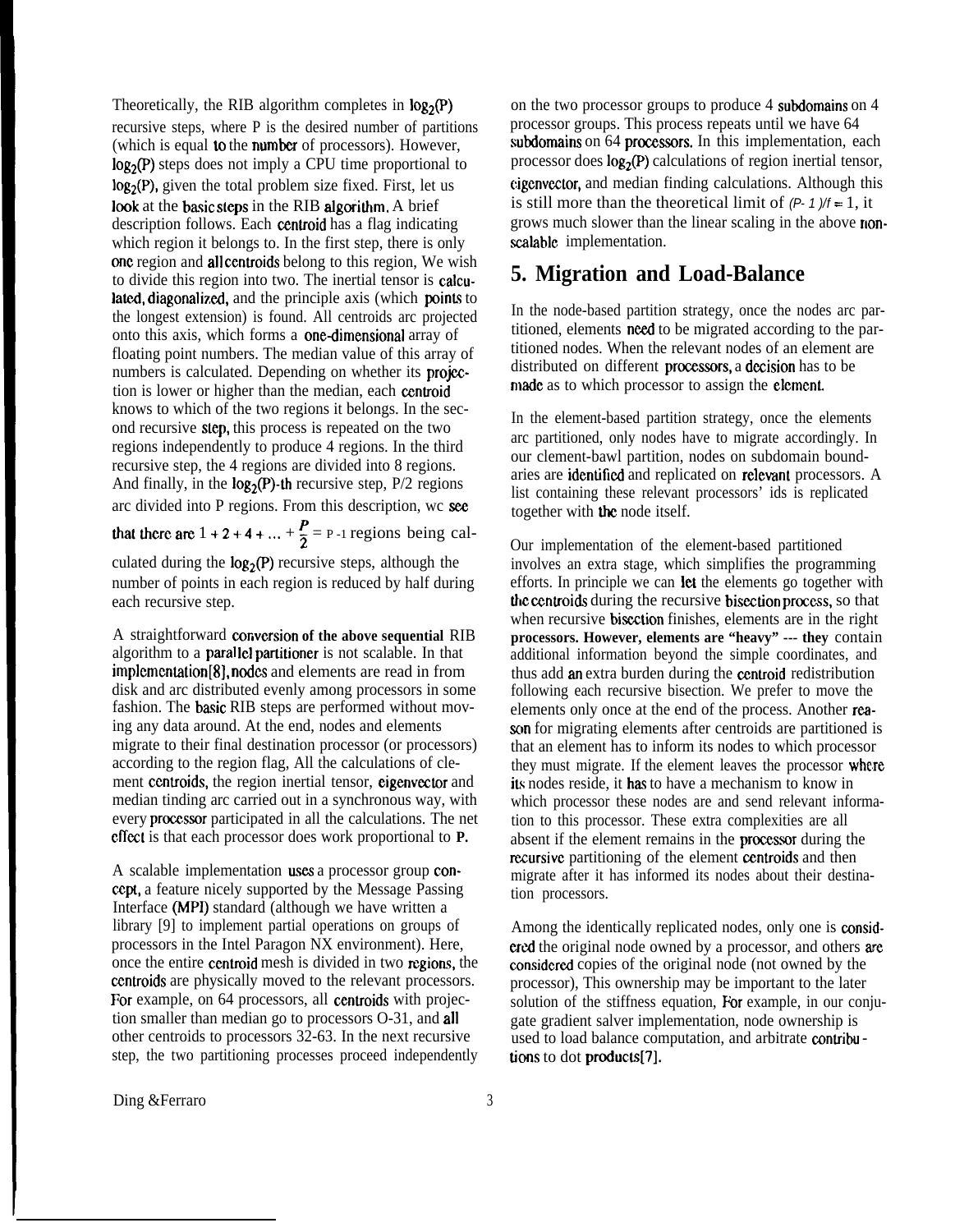## **6. Template for Unpredictable Incoming Messages**

A data request protocol frequently occurs in the migration of elements and nodes. For example, the partitioned centroids request that the element structures migrate to centroids' processors. The requesting processor knows to which processor to send requests, but the receiving **proces**sor does not know how many messages it should expect and how long each message will be, This is the problem of unpredictable incoming messages.

We have designed a scalable (no worse than the logarithm of' number of processors) communication template to resolve this problem. It proceeds as follows:

- (a) sort data requests on sending processor by destination processor (this information is siorcd in two arrays);
- (b) call a  $global-sum()$  on one array to obtain the # of messages each processor should receive, and call a  $global-max()$  on the other array to obtain the maximum length of each message;
- (c) make the correct number of calls to rcceivc the requests with the maximum message length it expects.

Once data requests arc rczeivcd, each processor sends the requested data back to the requesting processors. Element and node migration is implemented using this communication template. Minor modifications to the template codes are made to handle the complications duc to the variable number of nodes each finite element could have and due to the variable number of processors among which a node is shared .

## **7. Connection to a Sparse Matrix Solvers Package**

The linear equations arising from finite element analysis is usually very large and sparse; its solution on a parallel architecture is also a main consideration. Fortunately, as mentioned above, constructing the local sparse coefficient matrix from local mesh partitions is a straightforward sequential process, which can be done by the user with their existing sequential algorithms.

The task of integrating local sparse matrices into the global sparse matrix (in fact, interpreting them as appropriate matrix blocks in the global matrix) and solving the global equation can be carried out by invoking an existing sparse matrix parallel solvers package[7] that wc have developed in connection with the partitioned. The solver suite deals with symmetric complex matrix problems. A preconditioned hi-conjugate gradient method, a two-stage Cholesky factorization method, and a hybrid method combining both methods have been implemented. All three solvers use a unified data interface so that users can switch to anyone of thcm at link time. This is quite convenient for those problems which are not positive definite. Furthermore, the local sparse matrix construction based on the local mesh partitions produced in our partitioned is well defined and is therefore standardized into subroutine calls in the solvers package. The user **does** not need to worry about the global sparse matrix organization at all; instead he/she concentrates on the ph ysics problem itself. We emphasize that this modular programing approach to **parallel computing** is made possible by our element-bawd mesh partitioning strategy,

#### **8. Performance Characteristics**

Wc measured two performance characteristics of the concurrent **partitioner** on the Intel Delta withupto512 processors. The data is either a 32,768 hexagonal element mesh (squares in Fig. 2) or a  $24,264$  tetrahedral element spherecylinder (circles in Fig. 2). The fixed problem size performance (spcdup) is shown in Fig. *2.* In the region from small to medium number of processors (up to 128 processors), the total time reduces as the number of partitions increases. However, as the number of processors becomes larger than 128 (i.e., the resulting number of partitions becomes larger than 128), the total time hit the plateau. This is expected, since various overheads in the parallel algorithm remain fixed or increase slightly with the number of processors and thus eventually **become** dominant.



Fig.2. Execution time for two problems with fixed sixes

Ding &Ferraro